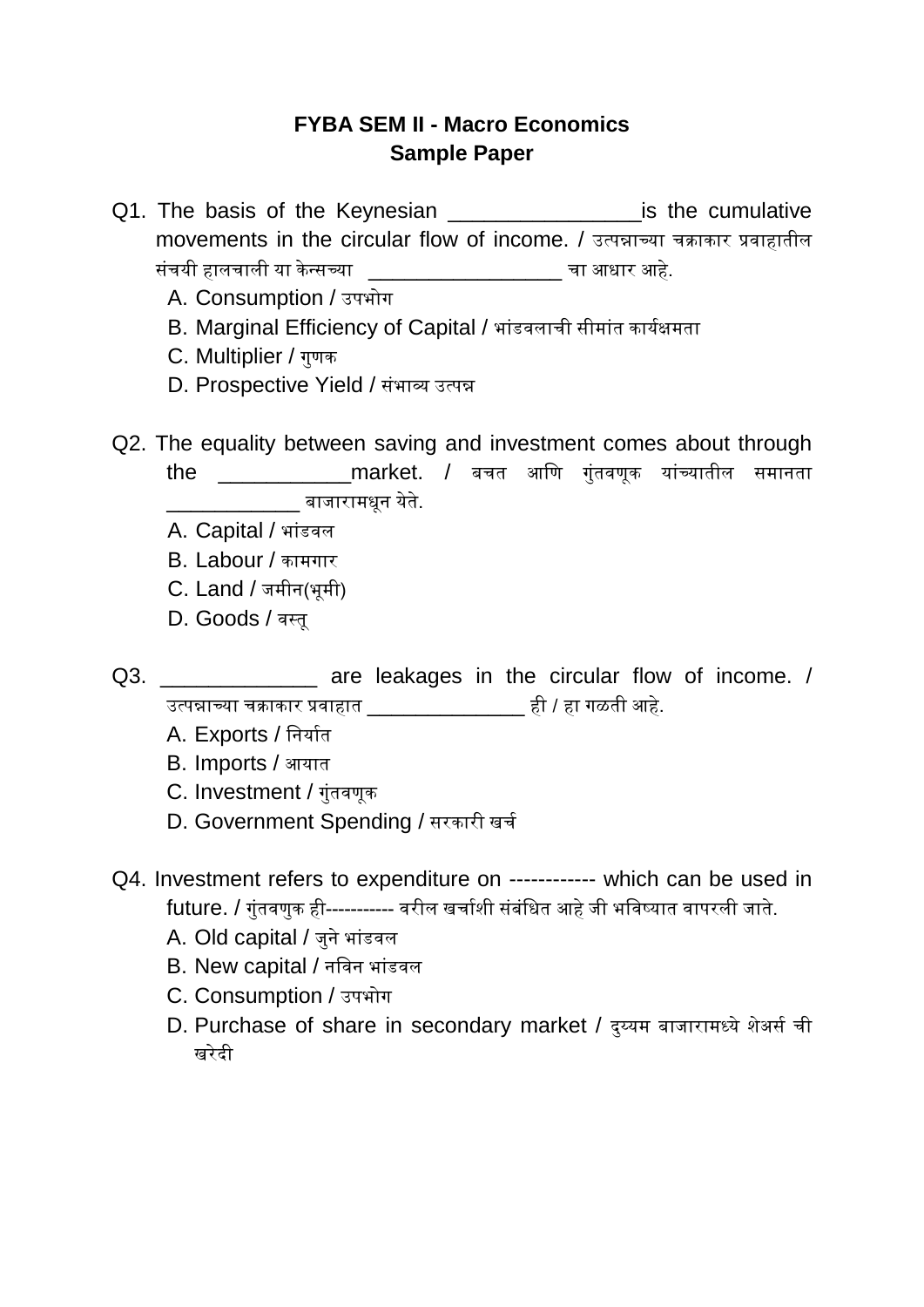- Q5. Which of the following is excluded from GDP? / स्थूल देशांतर्गत उत्पादनामधून खालीलपैकी कशाला वगळले आहे?
	- A. Production of goods / वस्तूंचे उत्पादन
	- B. Production of services / सेवांचे उत्पादन
	- C. Production of goods and services / वस्तू व सेवांचे उत्पादन
	- D. Interest on government bonds / सरकारी बॉन्डवरील व्याज
- Q6. The level of income or employment is determined by the level of --- / उत्पन्न किंवा रोजगार पातळी ही ------------ पातळी द्वारे निर्धारीत केली जाते.
	- A. Aggregate demand / एकण मागणी
	- B. Aggregate supply / एकुण पुरवठा
	- C. Both aggregate demand and supply / दोन्ही एकुण मागणी व एकुण पुरवठा
	- D. Neither Aggregate demand nor aggregate supply. / ना एकुण मागणी ना एकुण पुरवठा
- Q7. Which one of the following is a characteristic of a merit good ? / पुढीलपैकी कोणते वैशिष्ट्य गुण वस्तुचे आहे ?
	- A. Social benefit of a merit good is greater than the private benefit. / गुण वस्तूचा सामाणजक फायदा खाजगी फायद्यापेक्षा अणधक असतो.
	- B. Merit goods are adequately supplied by the market. / बाजार गुण वस्तुंचा पर्याप्त पुरवठा करतो.
	- C. Merit goods are taxed by the Government. / सरकार गुण वस्तूंवर कर लादते
	- D. Negative externalities. / गुण वस्तूंमुळे बहिर्गत तोटे निर्माण होतात
- Q8. Which one of the following is a direct tax? / पुढीलपैकी कोणते कर प्रत्यक्ष कर आहे ?
	- A. Custom duty / सीमा शुल्क
	- B. Excise duty / उत्पादन शुल्क
	- C. Income tax / उत्पन्न कर
	- D. Goods and Services Tax / वस्तू व सेवा कर
- Q9. ………… includes all the entries on account of trading in goods, services, capital flow etc. / वस्तू, सेवा, भांडवली प्रवाह इत्यादी व्यवहारांच्या सर्व गोष्टींचा समावेश ....... मध्ये होतो.
	- A. Gross Domestic Product / स्थुल देशांतर्गत उत्पादन
	- B. Net National Product / णनव्वळ राष्ट्रीय उत्पादन